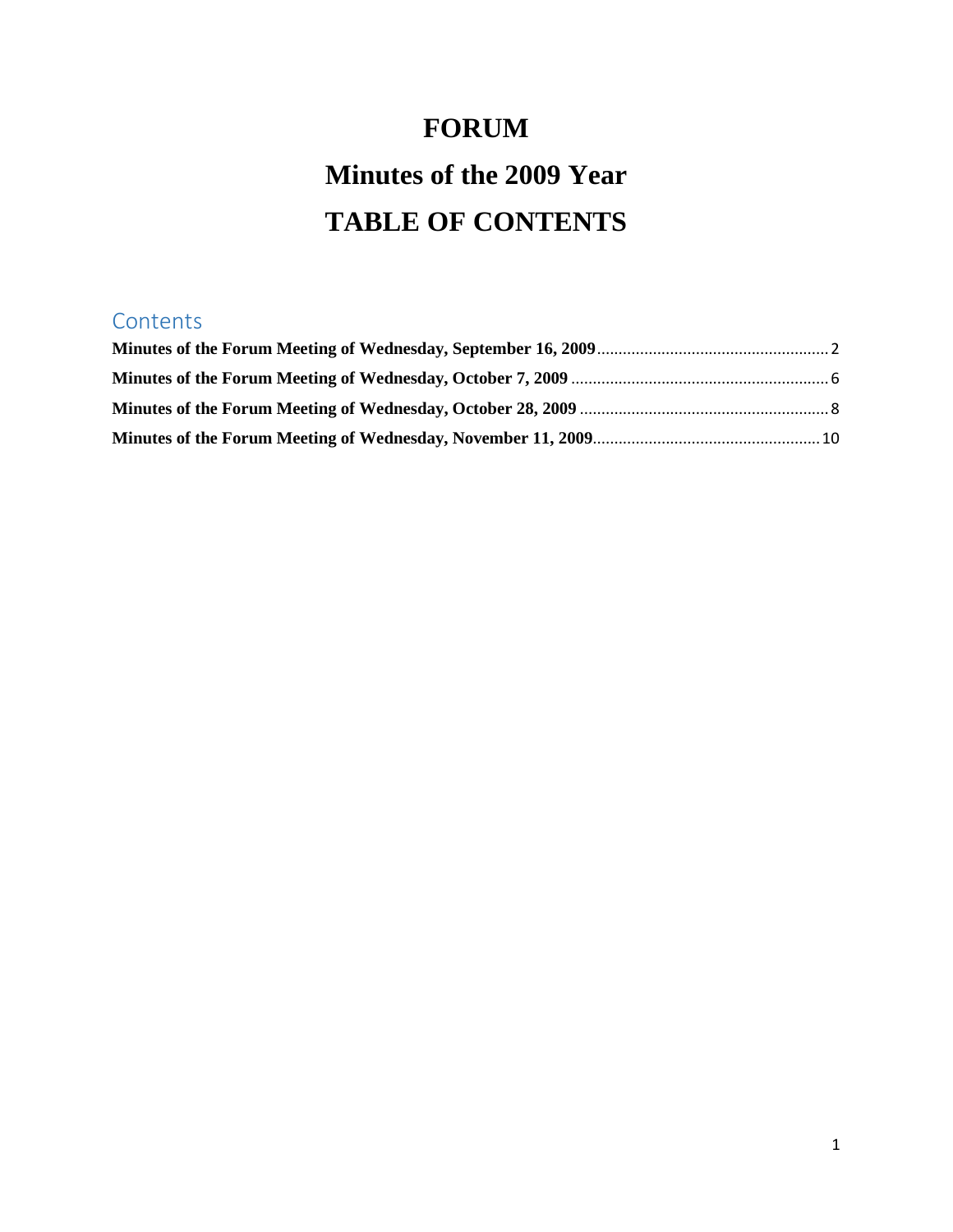# <span id="page-1-0"></span>**Minutes of the Forum Meeting of Wednesday, September 16, 2009**

Chairperson Michael Coffta called the meeting to order on September 16, 2009, at 3:05 PM in the Multipurpose-A Room, Kehr Union.

**Present**: Gia Adornetto, George Agbango, Richard Baker, Ira Blake, Jeffrey Brunskill, Drue Coles, Ilenia Colon-Mendoza, Mark Decker, Jean Downing, Naz Fallahian, Ralph Feather, Jr., Richard Ganahl, Jimmy Gilliland, W. R. Harrar, Marilou Hinchcliff, Shane Jaynes, Jonathan Lincoln, Jeff Long, Joneen Lowman, Wayne Mohr, Srinivas Nowduri, Jennifer Oast, Margaret O'Connor, Gretchen Osterman, Conrad Quintyn, Jennifer Raup, Alicia King Redfern, Steven Rier, Richard Rugen, Deb Sanders, Tracey Schmidt, Brenda Cromley (in for David Soltz) Luke Springman, Mark Tapsak, Toni Trumbo-Bell, Noah Wasielewski, and Yang Xia.

**Guests who signed in**: Bill Barnes, M. Theresa Bloskey, Dennis Gehris, Sybil Holloway, Julie Kontos, Michael Krolikowski, Robert Marande, Jamie North, W. Emeka Obiozor, Alison Stone-Briggs, and Virginia Rinkus.

# **1. Approval of September 16, 2009 Agenda**

Michael Coffta welcomed everyone back to the Forum. Richard Baker moved that the Agenda be approved; seconded by Gretchen Osterman. Michael Coffta noted the following changes to today's Agenda: the site is Multipurpose A, not Multipurpose B; State of the University Addresses will be presented by Interim Provost Ira Blake for President David Soltz, and Michael Krolikowski for Shawn Makar. The motion to approve the Agenda was approved by voice vote.

### **2. Approval of April 22, 2009 Minutes**

George Agbango moved that the Minutes be approved: seconded by Jimmy Gilliland. The motion was approved by voice vote.

# **3**. **Announcements**

Michael Coffta reminded members of the Secretariat meeting and asked delegates to sign today's attendance sheets.

### **4. Reports by Standing Committees**:

### a. BUCC

Toni Bell reported that she had been elected interim Chair of the BUCC to serve until the faculty elections are held later this month. This committee met on September 9 and approved an automatic placement option for French and diversity status for Chinese III and IV. They had an update report from the General Education Task Force and endorsed their Purpose Statement. They had a first reading of PRP 3516, Academic Examination Policy, and a discussion of PRP 3506, Class Attendance. They discussed problems with the Common Calendar, and the Provost offered to take these items to her CAO meeting next week.

- b. General Administration Committee Gini Rinkus reported for Richard Rugen that this committee has not met.
- c. Planning and Budget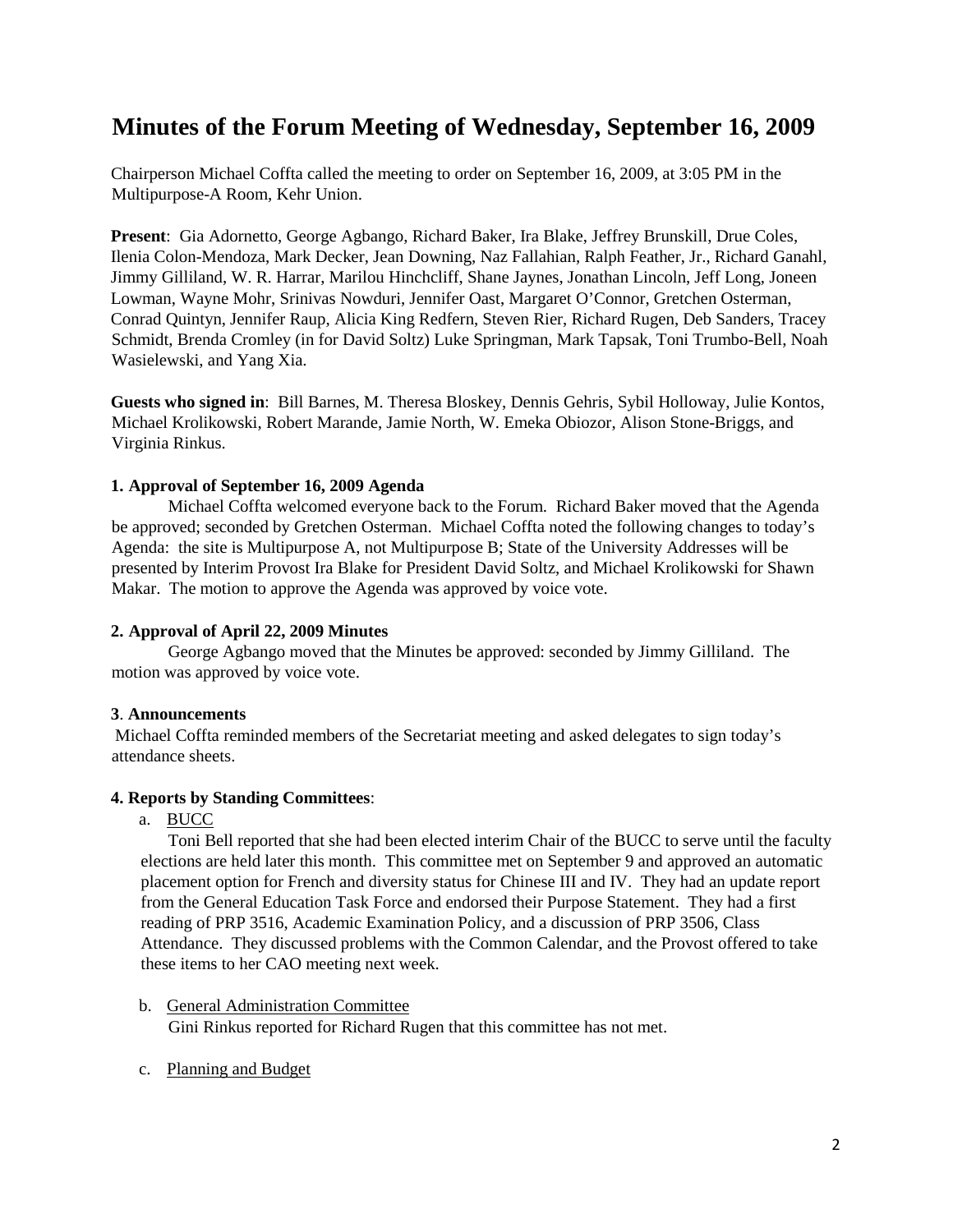Stephen Kokoska reported that their first meeting was dedicated to a discussion of the financial picture, and they had a budget update from Richard Rugen.

# d. Student Life

Jen Raup reported that this committee will meet after committee elections are held.

# e. Middle States Steering Committee

Richard Baker offered his last report as the Chair of the Middle States Steering Committee. The university was reaccredited on June 25 by the Middle States Commission, with a monitoring report due April 1, 2011. We need to report what we did to revise our mission statement and clarify our goals, have a revised strategic plan that is tied to outcomes, and revise our general education program including documenting how we will assess our general education plan. A task force has been working on the general education revision for the last year. His committee established a website that provides access to all of the data for the accreditation process.

# **5. Nominations for and Election of University Forum chair**

Michael Coffta opened the floor for nominations for University Forum Chair. He stated that he would not seek re-election. Drue Coles nominated Mark Tapsak; seconded by George Agbango. There were no other nominations. Richard Baker moved that the nominations be closed; seconded by Mark Decker. Motion approved by voice vote with one abstention. Mark Tapsak was elected as Forum Chair by majority voice vote. The new chair thanked the membership for his election to the chair. He described himself as enjoying his role as a professor in the Chemistry department after having been in the industry for a number of years.

# **6. State of the University Addresses**

# **a. President's Office, Interim Provost, Ira Blake**

Ira Blake welcomed everyone. She noted that Bloomsburg University is a wonderful university in the state system, and that there is a lot of potential still to be realized. She described the important work that needs to be completed during challenging times. Quality must remain high while working within whatever appropriations are received. The strategic plan is critical to moving BU into an even stronger position and everyone's participation will be needed to succeed. She has asked APSCUF to name a strategic planning steering committee composed of faculty and nonfaculty members. At the same time, our general education program needs to be revised and tied to a quality strategic plan. She stated that we need to work together collaboratively to accomplish this import work.

# **b. Student Representative, Gia Adornetto, CGA President**

Gia Adornetto announced that they were currently having their senate elections. They have had an increase in petitions. Through revenue generated from the Honeysuckle apartment complex, they have given \$250,000 in endowed scholarships to the BU Foundation. They plan to give two \$1500 scholarships a year. They have started "What Do You Want Wednesdays" that highlights services provided by different campus offices and allows the opportunity for student input. They plan on participating in the March 27, 2010, Community Service Day, by performing services to the residents of Bloomsburg.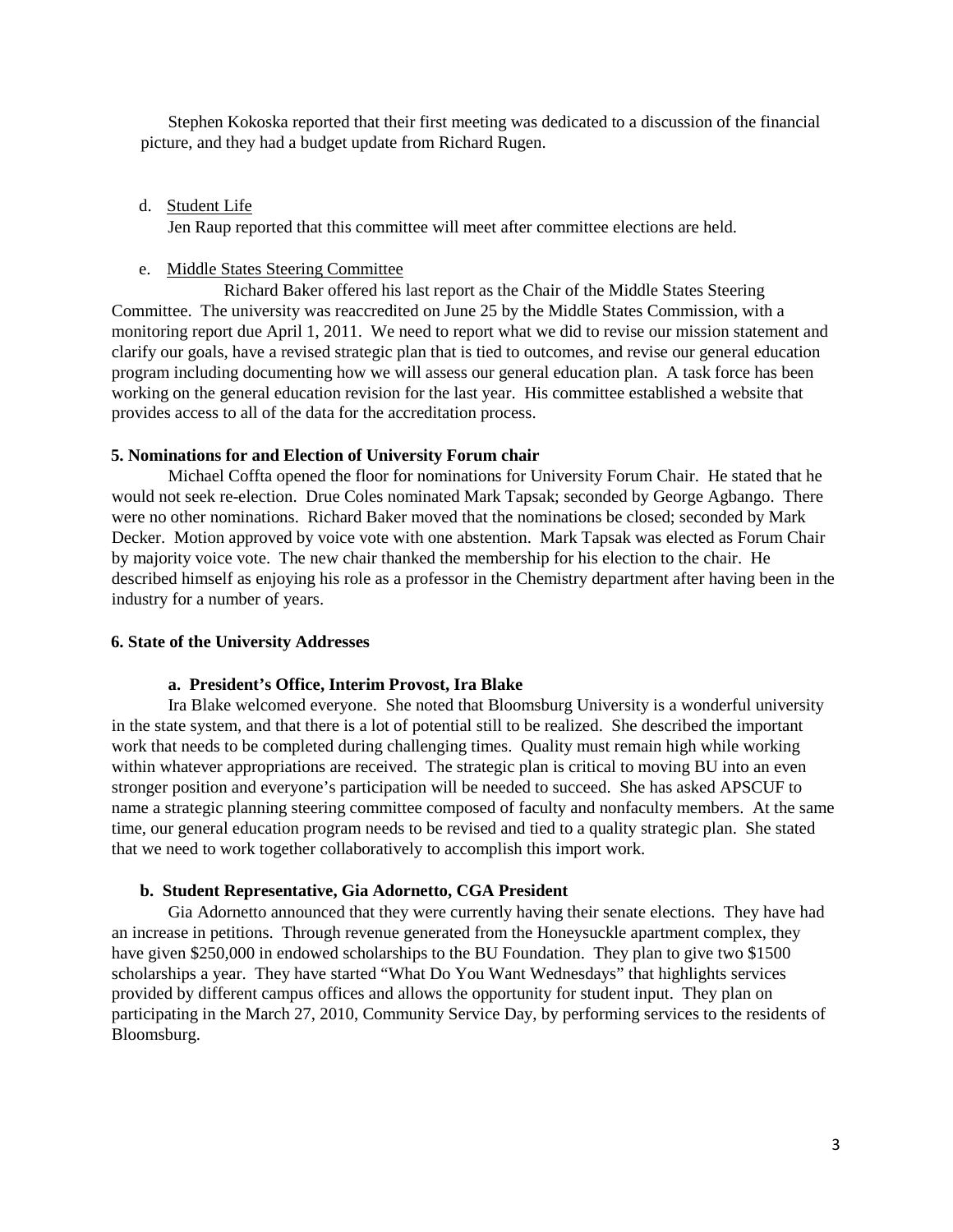### **c. SCUPA, Gretchen Osterman**

Gretchen Osterman welcomed everyone and explained that SCUPA represents the people on campus that work directly with the students.

### **d. AFSCME, Michael Krolikowski**

Michael Krolikowski welcomed everyone and described the Forum as a positive environment to figure out strategies to resolve problems.

### **e. APSCUF, Professor Stephen Kokoska**

Stephen Kokoska thanked everyone for their dedication and service to the university, including maintenance workers, coaches, secretaries, and bakers. He described the commitment of faculty members and their desire to be involved in the governance process. He noted that there are three faculty serving as interim deans. It will take a collaborative process for NCATES accreditation, the revision of general education, and the development of a strategic plan.

Every one thanked Michael Coffta for his service and dedication as Chair of the Secretariat and Forum.

#### **7. State of Women Report**

Alicia King Redfern presented a follow-up report on the Status of Women Working at Bloomsburg University. A report in 2004 revealed that the status of women remained unchanged since 1994. An interim report in 2007 indicates that supervisors are supportive of women employees, but admit that there are limited opportunities for advancement within some departments. Women like BU but tend to not participate in women-oriented activities. There is a perceived 'ole boy network' that is sexist, exclusionary and oppressive, and not all male. Recommendations included promoting greater equity for women on campus, making the campus more user friendly, supporting, recognizing, and appreciating women and their achievements. The hope is that the 2014 report will show a substantial improvement in the status of women at BU. She invited members to a more detailed presentation at the TALE center.

### **8. Budget Update**

Richard Rugen stated that there is no budget, but that the budget may be set today or tomorrow. The state appropriation is still a big unknown. This year and next year the stimulus money will be used. We have to show a balanced budget. Carry forward funds will be used to balance this year's budget, but we cannot continue to use this method. The good news is there is an increase in our graduate level enrollment. The 2009-2010 budget assumptions include a 3.7 percent tuition increase, technology fee increase, and no salary increase for managers. Overall wages and benefits have increased as well as utilities. Significant costs include a new student information system, heating systems, and lighting. Tough decisions will need to be made in order to balance the budget for 2010-2011, and this will need to be a part of our strategic planning.

### **9. Open Forum**

Mark Tapsak discussed communication and hoped that there would be more face to face discussions on campus and in the Forum. If someone does not feel comfortable raising an issue at Forum, he asked that they contact him, and he would raise the issue.

Ralph Feather asked if there has been any progress on installing a pedestrian bridge over Lighstreet Road as this is a dangerous area for students. Richard Rugen explained that they are working on this issue with Labor and Industry, PennDOT, and property owners. Members recommended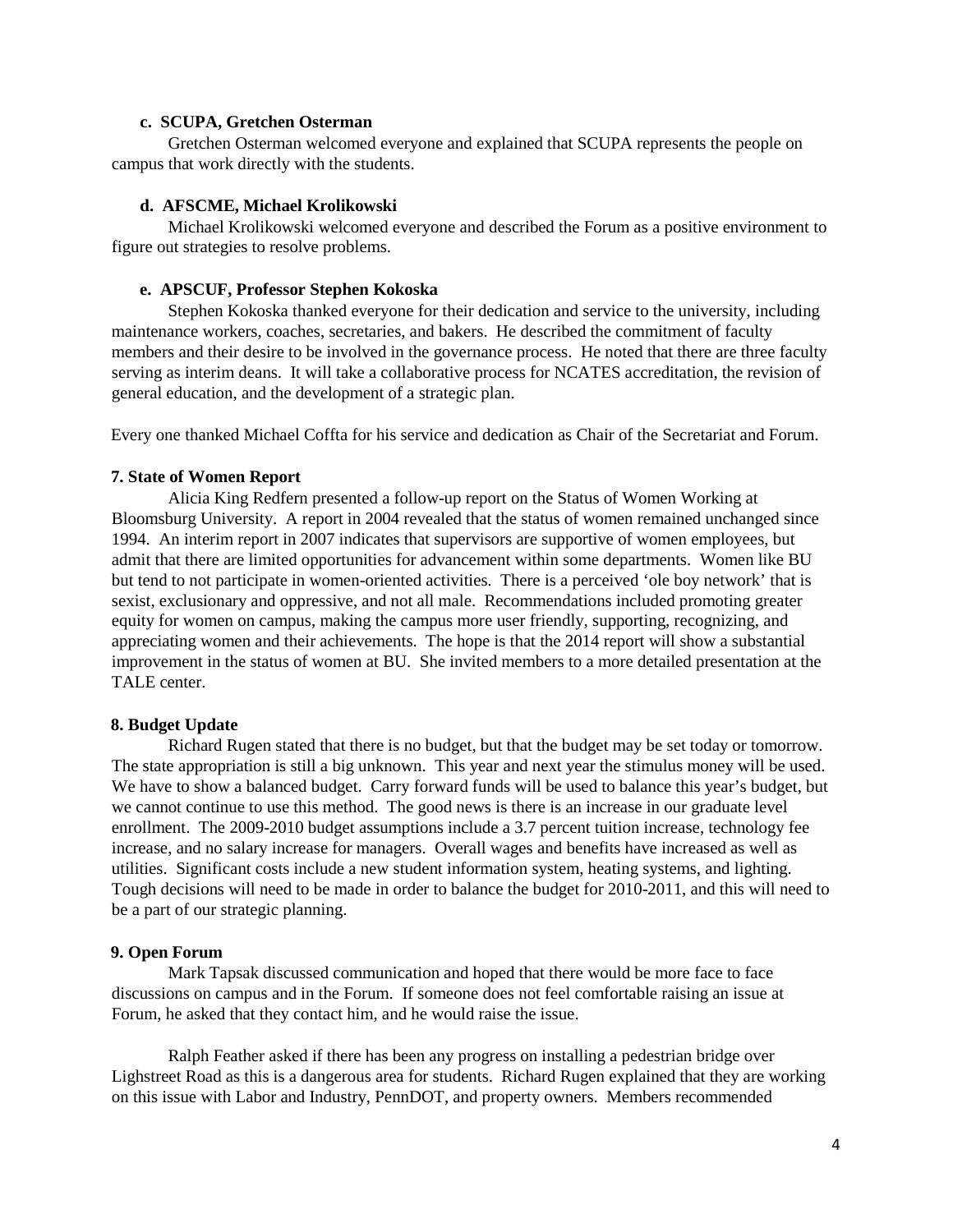requesting lower speed limits to slow traffic and installing sidewalks during the interim period. Mike Krolikowski offered that BU could help with the traffic report with higher enrollment figures.

George Agbango moved that a resolution be adopted thanking Michael Coffta for his service to the Forum; seconded by Ralph Feather. Motion approved by voice vote, with one abstention.

Gini Rinkus discussed the Secretarial Roundtable. She still has posters in her office made by the secretaries expressing their appreciation for their fellow employees and college students.

# **10. Adjournment**

Motion to adjourn made by Richard Baker, seconded by Julie Kontos. The meeting adjourned at 4:13 by consensus.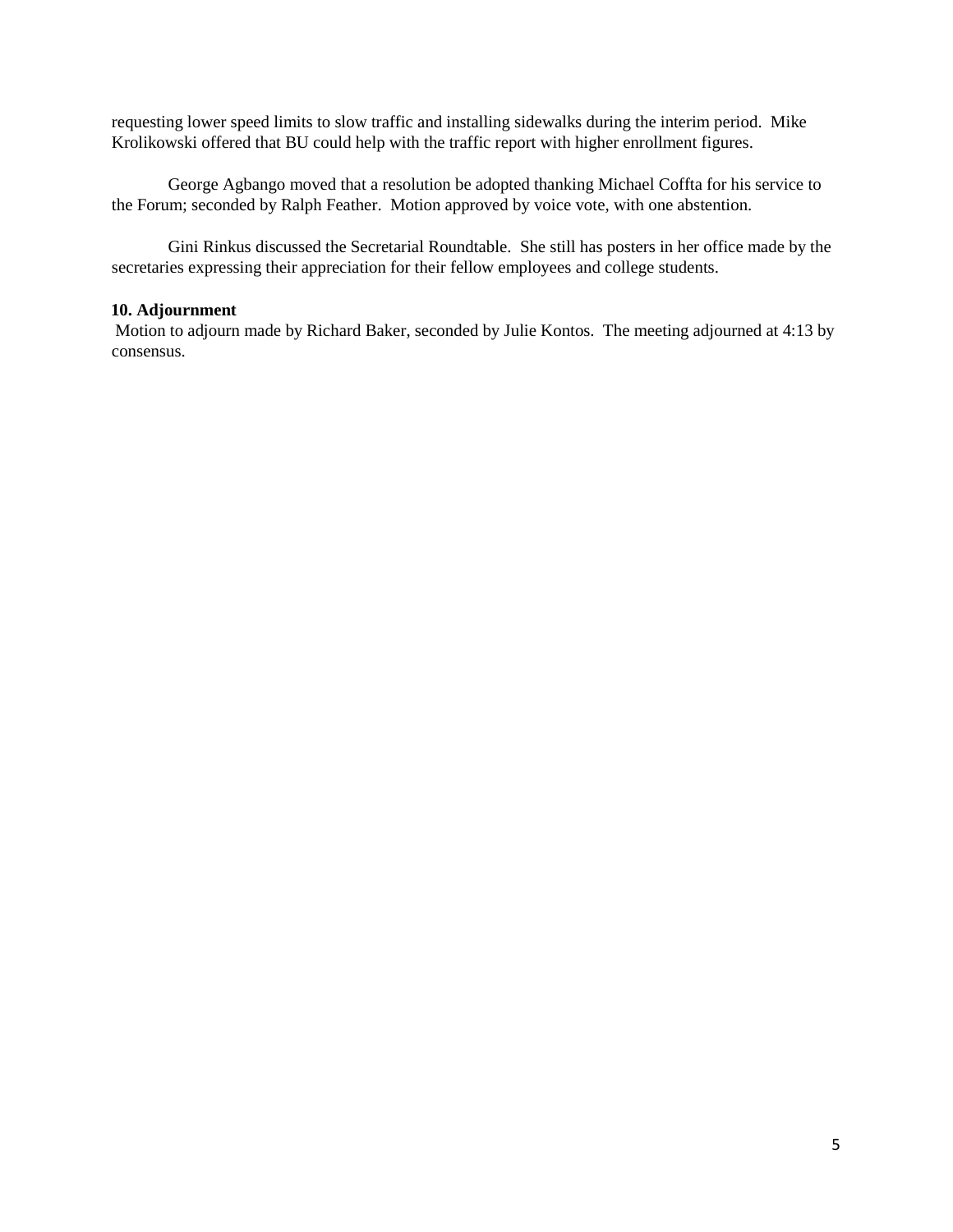# <span id="page-5-0"></span>**Minutes of the Forum Meeting of Wednesday, October 7, 2009**

Chairperson Mark Tapsak called the meeting to order on October 7, 2009, at 3:03 PM in the Multipurpose-A Room, Kehr Union.

**Present**: David Abrams, Gia Adornetto, Richard Baker, Jeffrey Brunskill, Drue Coles, Ilenia ColonMendoza, Marie Danenhower, Janice Broder (in for Mark Decker), Vincent Diloretto, Jean Downing, Naz Fallahian, Richard Ganahl, Jimmy Gilliland, W. R. Harrar, Nathan Heltebridle, Marilou Hinchcliff, Jonathan Lincoln, Elena Litvinova, Jeff Long, Charlotte Michaels, John Morgan, William Obiozor, Bill Egan (in for Margaret O'Connor), Jonathan Ohn, Konstantinos Patsiopoulos, Jennifer Raup, Richard Rugen, Steven Rier, Deb Sanders, Tracey Schmidt, Brenda Cromley (in for David Soltz), Mark Tapsak, Toni Trumbo-Bell, and Noah Wasielewski.

**Guests who signed in**: Bill Barnes, Sybil Holloway, Jamie North, Barbara Stiner, and Alison StoneBriggs.

# **1. Approval of October 7, 2009 Agenda**

Mark Tapsak welcomed everyone to the Forum. Motion to approve the Agenda made by Toni Trumbo-Bell; seconded by Drue Coles. Mark Tapsak noted the following change to today's Agenda: the Middle States Steering Committee will no longer be reporting as their task is completed. The motion to approve the Agenda was approved by voice vote.

# **2. Approval of September 16, 2009 Minutes**

Jonathan Ohn moved that the Minutes be approved: seconded by Dick Baker. Mark Tapsak noted a correction to the Minutes. Item 9, third paragraph, last sentence, was corrected to read as follows: *Motion approved by unanimous voice vote*. The motion to approve the Minutes as corrected was approved by voice vote.

# **3. Announcements** No announcements.

# **4. Reports by Standing Committees**:

# a. BUCC

Toni Trumbo-Bell reported that the BUCC met on September 23, and recommended the following additional members to the General Education Task Force: Molly Maranella, College of Education; Early Childhood and Elementary Education; Christine Sperling, Liberal Arts, Art and Art History; and Dennis Gehris, Interim Dean, College of Business. They approved PRP 3516 Academic Examination Policy with no changes to accommodate current calendars. They had a first reading of PRP 3506, Class Attendance, discussing the meaning of a "university sponsored activity". There will be a second reading of this policy at their next meeting on October 14. At this meeting they will elect

a chair, review course proposals, and have a first reading of PRP 3870, Graduate Faculty Appointments and Renewals.

# b. General Administration Committee

Vince Diloretto stated that this committee will review several policies at their next meeting on October 16.

# c. Planning and Budget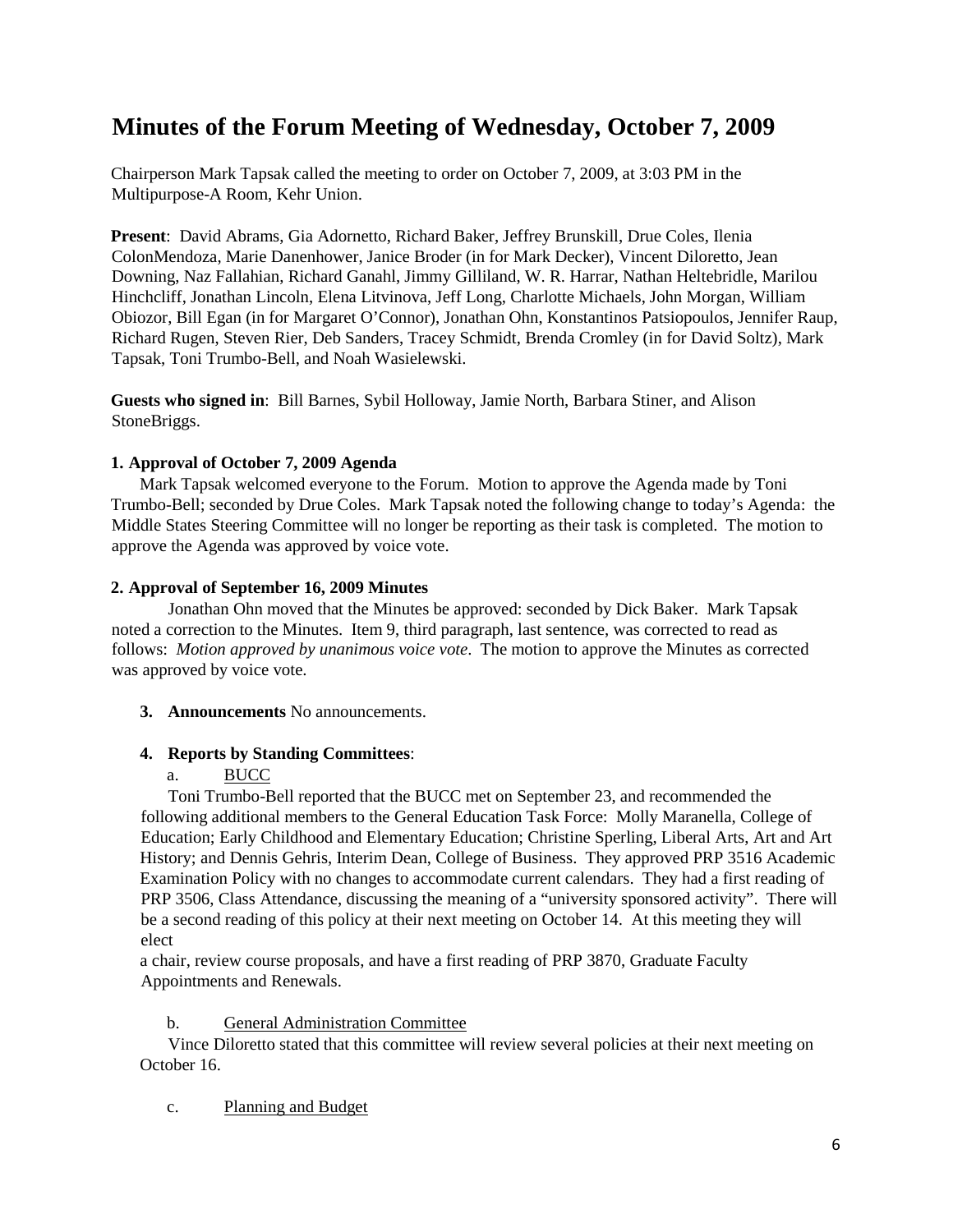Mark Tapsak reported for Stephen Kokoska that Planning and Budget met on September 10. They discussed the BU Financial Report, the 2009-2010 Budget, and the Fall 2009 Enrollment Report.

d. Student Life

Jen Raup reported that committees were just solidified today.

### **5. Budget Update**

Richard Rugen reported that the Fall enrollment was greater than projected with an increase of \$2 million dollars in tuition and fees. However, the state budget still has not been passed, leaving the BU budget still on "hold".

#### **6. General Education Task Force**

John Riley discussed the reaccreditation letter from the Middle States Commission. A report is due by April 1, 2011 of ". . . (3) steps taken to strengthen general education, including the development of observable learning goals appropriate to higher education and institutional mission and stated as outcomes and the implementation of a documents assessment process for general education. . ." A new charge has been given to the Task Force that includes developing a new general education program and engaging the entire university in this process. The Task Force has visited departments, looked at information from focus groups, and the self-study report. This is data that has been provided by members of the university community. He invited members to view the website of the Task Force and others and to discuss it with their peers and provide feedback. He asked for their assistance in determining what it is that we want our students to have when they leave Bloomsburg University in the future. This is the opportunity for BU to grow from a good institution to an even better one.

Jonathan Lincoln stated that they have reviewed a number of models from Penn State, James Madison, and sister institutions, such as Shippensburg. Shippensburg has outcomes that can be measured. Ours is so wide a range of what students can take that it is difficult to assess. The Association of American Colleges and Universities has a model or general framework. We will need to use some type of framework or model in order to meet the timeline.

#### **7. Open Forum**

Toni Trumbo-Bell asked about the status of the Smoking Policy. Richard Rugen explained that there are guidelines at the state level. They will be reviewing the policy that was in place previously. Members asked that smoking receptacles be installed.

#### **8. Adjournment**

The next meeting of the Forum will be October 28 and will be an open meeting. The meeting adjourned at 3:30 PM by consensus.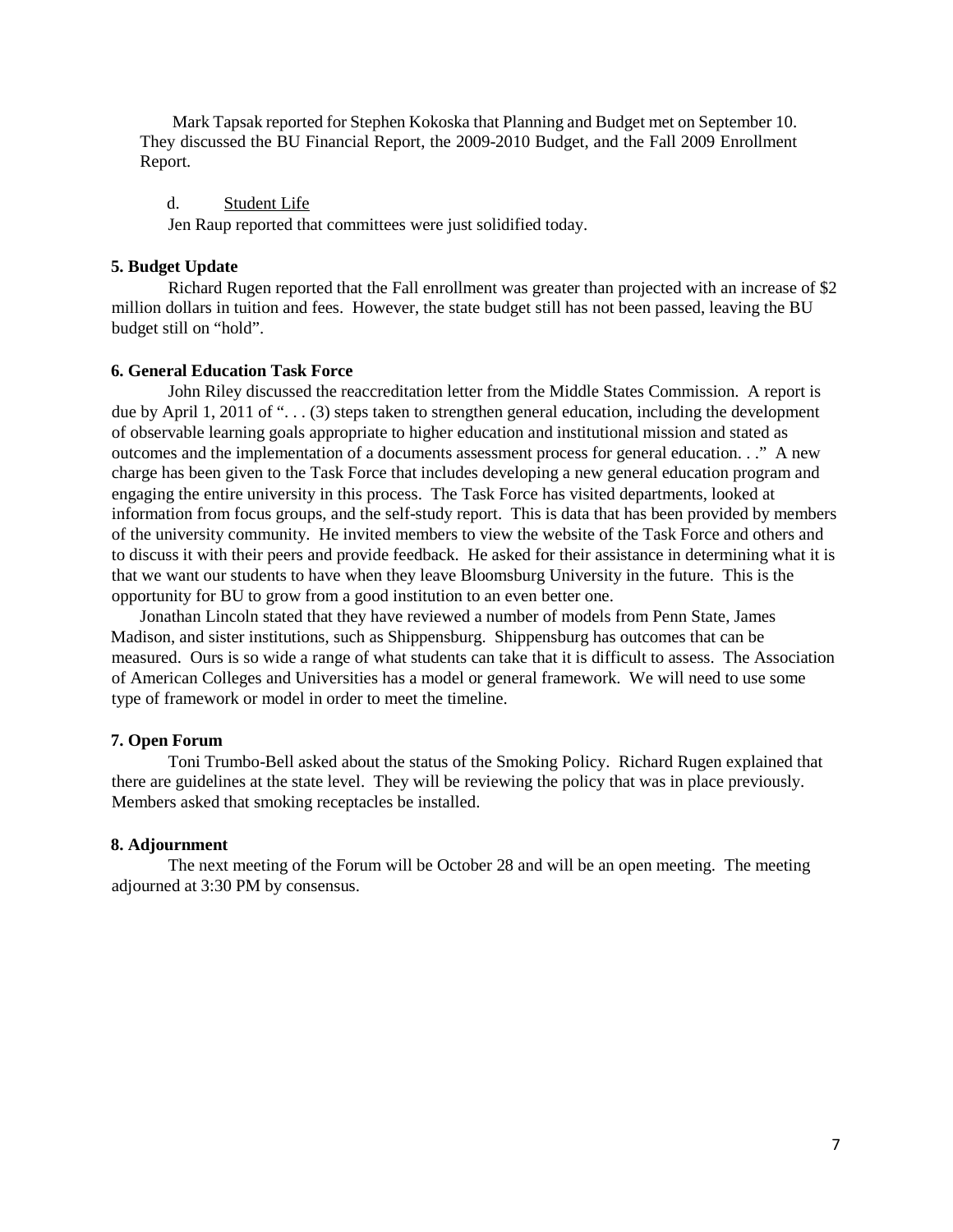# <span id="page-7-0"></span>**Minutes of the Forum Meeting of Wednesday, October 28, 2009**

Chairperson Mark Tapsak called the meeting to order on October 28, 2009, at 3:03 PM in the Multipurpose-A Room, Kehr Union.

**Present**: David Abrams, George Agbango, Richard Baker, Ira Blake, Jeffrey Brunskill, Winona Cochran, Ilenia Colon-Mendoza, Marie Danenhower, Vincent Diloretto, Naz Fallahian, Ralph Feather, Jimmy Gilliland, W. R. Harrar, Nathan Heltebridle, Marilou Hinchcliff, Shane Jaynes, Elena Litvinova, Jeff Long, Charlotte Michaels, Wayne Mohr, William Obiozor, Margaret O'Connor, Konstantinos Patsiopoulos, Jennifer Raup, Richard Rugen, Deb Sanders, Tracey Schmidt, David Soltz, Luke Springman, Mark Tapsak, and Melissa Taylor.

**Guests who signed in**: Bill Barnes, Brenda Cromley, Sheila D. Jones, Julie Kontos, Jonathan Lincoln, Jamie North, John Riley, and Caryn Terwilliger.

# **1. Approval of October 28, 2009 Agenda**

Mark Tapsak welcomed everyone to the Forum and asked any visitors to sign in. Motion to approve the Agenda made by Dick Baker; seconded by George Agbango. The motion to approve the Agenda was approved by voice vote.

# **2. Approval of October 7, 2009 Minutes**

Wayne Mohr moved that the Minutes be approved: seconded by George Agbango. The motion to approve the Minutes was approved by voice vote.

# **3**. **Announcements**

Mark Tapsak announced that this was an open forum meeting.

# **4. Reports by Standing Committees**:

a. BUCC

John Riley reported that BUCC has met and had a discussion on PRP 3506 – Class Attendance. The discussion included the meaning of a "university-sponsored activity" and conflicts between classes. There was also discussion on the final exam policy.

# b. General Administration Committee

Vince Diloretto stated that this committee met on October 16 and reviewed several policies, including the background check policy, red flag policy, and the financial obligation policy. They will present these policies to the Secretariat, and upon approval, to the Forum.

# c. Planning and Budget- No report.

# d. Student Life

Jen Raup reported that this committee met October 14 and discussed the attendance policy. She was re-elected chair. They will continue working on the judicial policy at their next meeting on November 5.

# e. General Education Task Force

John Riley reported that the Task Force has been meeting weekly, and they are developing student learning outcomes that can be assessed. They want to get the outcomes defined so that these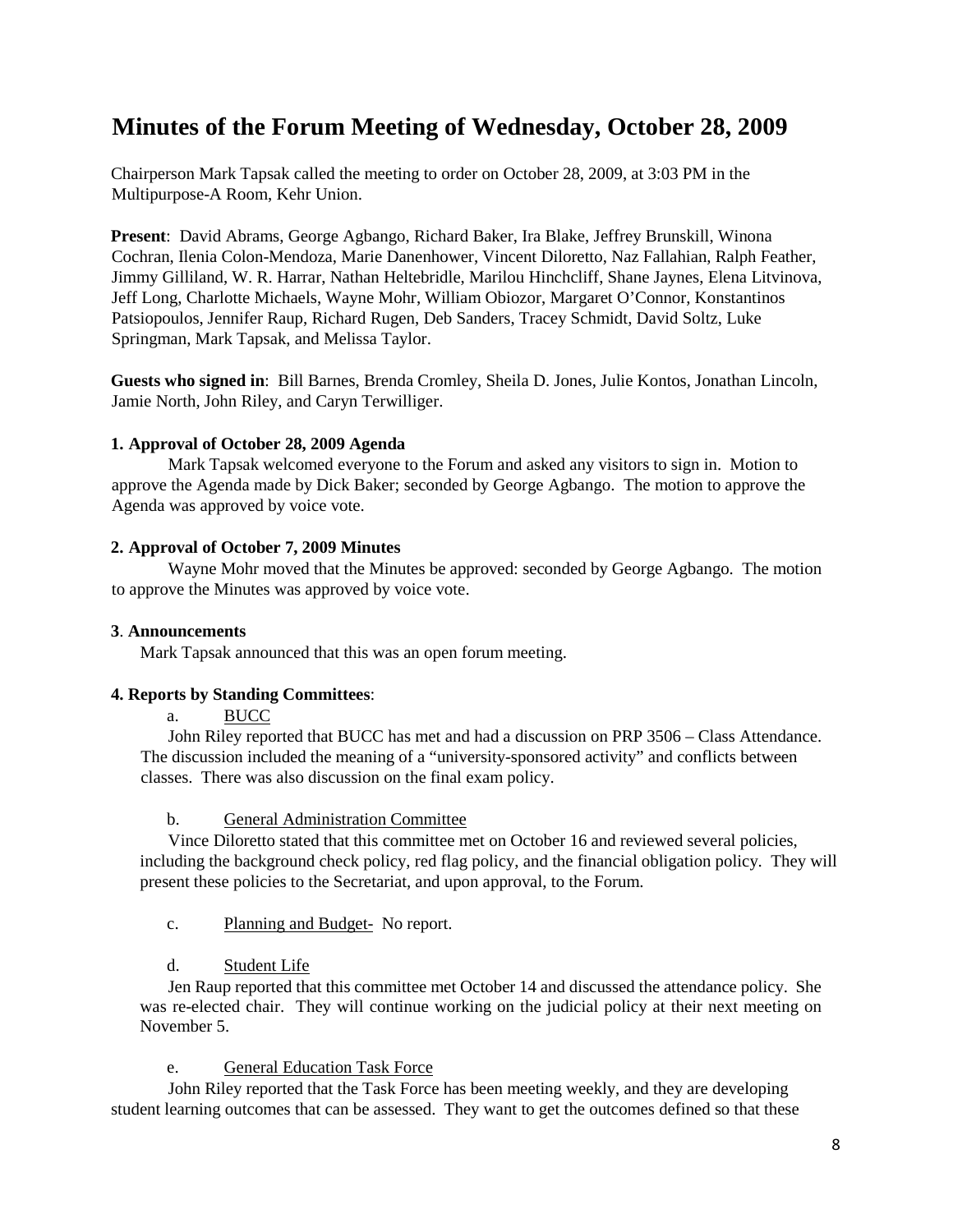outcomes can be distributed to the campus community for feedback. They are also sending out a survey to faculty currently teaching general education courses for their input.

# f. PeopleSoft Student Information System

Wayne Mohr presented an overview of the proposed integrated Student Information System (ISIS) by PeopleSoft. Our current student information system is out of date, on an end-of-life mainframe, and difficult to maintain. The new system is a more modern system with a web portal and has a built in tutorial. There will be cost savings by starting with a model from West Chester University as a template and sharing development with Clarion and Kutztown Universities. They plan on starting in November.

# **5. Open Forum**

President Soltz and Jeff Long discussed the current status of the 28 students that were victims of a major off-campus fire on Sunday. All of the students lost everything. The Red Cross has provided assistance, textbooks have been provided at no cost through the bookstore, and the Community Government Association has provided additional help and support. Faculty members with students affected by the fire were notified of the students' circumstances. There are numerous fundraisers and clothing drives being held by various groups on campus for the benefit of these students.

# **6. Adjournment**

The meeting adjourned at 3:45 PM by consensus.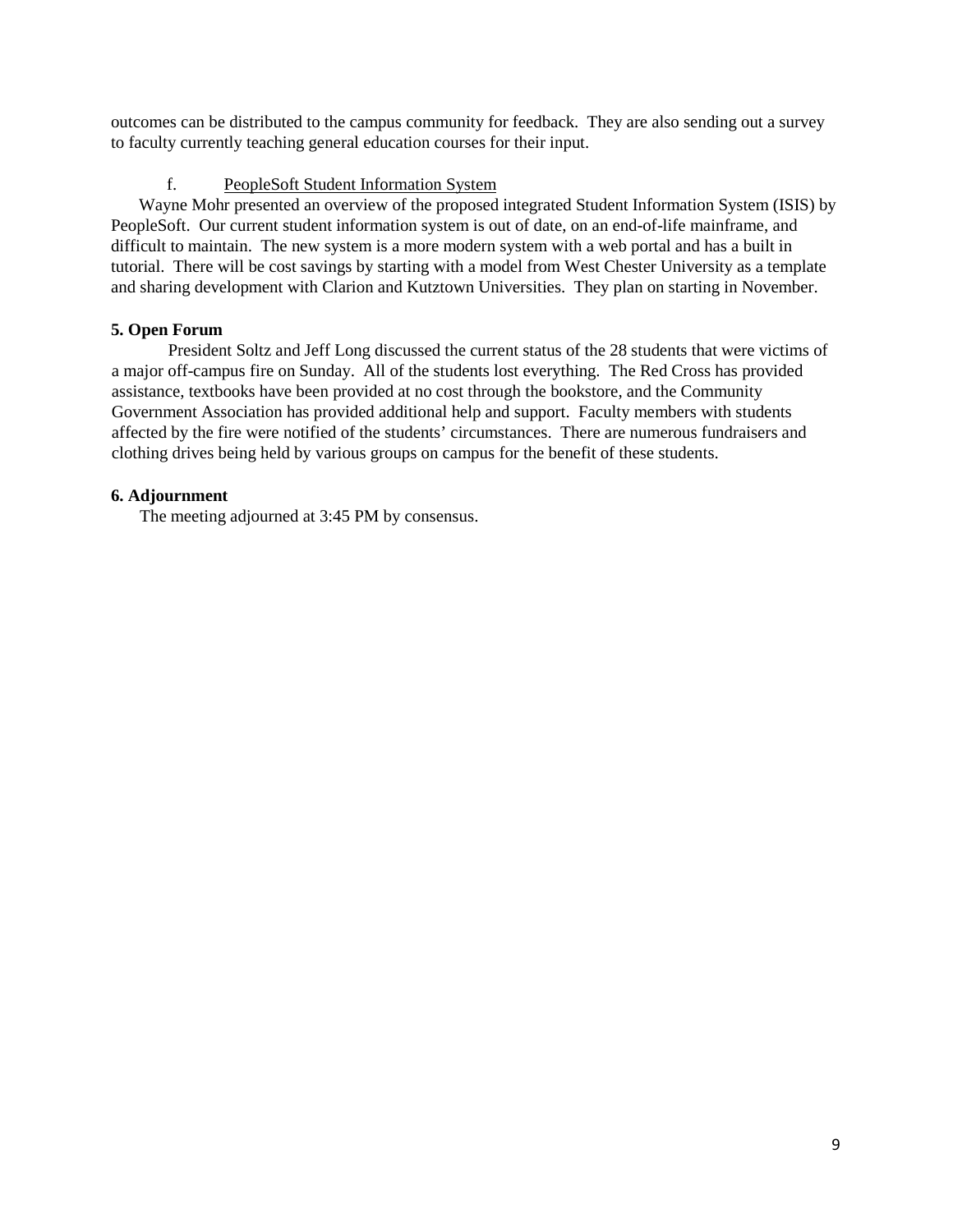# <span id="page-9-0"></span>**Minutes of the Forum Meeting of Wednesday, November 11, 2009**

Chairperson Mark Tapsak called the meeting to order on November 11, 2009, at 3 PM in the Multipurpose-A Room, Kehr Union.

**Present**: Gia Adornetto, Richard Baker, Ira Blake, Jeffrey Brunskill, Drue Coles, Ilenia Colon-Mendoza, Janice Broder (in for Mark Decker), Marie Danenhower, Vincent Diloretto, Jean Downing, Naz Fallahian, Tom Starmack (in for Ralph Feather), Richard Ganahl, Jimmy Gilliland, W. R. Harrar, Nathan Heltebridle, Kathryn Yelinek (in for Marilou Hinchcliff), Jim Hollister, Elena Litvinova, Jeff Long, Charlotte Michaels, Wayne Mohr, John Morgan, Jennifer Oast, William Obiozor, Margaret O'Connor, Jonathan Ohn, Gretchen Osterman, Konstantinos Patsiopoulos, Timothy Phillips, Steven Rier, Richard Rugen, Deb Sanders, Tracey Schmidt, Brenda Cromley (in for David Soltz), Luke Springman, Barbara Stiner, Mark Tapsak, Toni Trumbo-Bell, Melissa Taylor, Noah Wasielewski, Yang Zia.

**Guests who signed in**: Bill Barnes, Nawal Bonomo, Jaime North, Srinivas Nowduri, John Riley, Gini Rinkus, Alison Stone-Briggs Caryn Terwilliger, and Joshua Trusty.

# **1. Approval of November 11, 2009 Agenda**

Motion to approve the Agenda made by Dick Baker; seconded by Gretchen Osterman. The motion to approve the Agenda was approved by voice vote.

### **2. Approval of October 28, 2009 Minutes**

Toni Trumbo-Bell moved that the Minutes be approved; seconded by Gia Adornetto. The motion to approve the Minutes was approved by voice vote.

### **3**. **Announcements**

There were no announcements.

### **4. Reports by Standing Committees**:

a. BUCC

Toni Trumbo-Bell reported that BUCC met on November 4 and approved a proposal for recommendation to the Provost for the Department of Business Education and Information Technology Management. The minor named "Business Information Systems" was proposed to be changed to "Information and Technology Management". Members discussed sharing multimedia resources. Their next meeting is November 18.

### b. General Administration Committee

Vince Diloretto stated that this committee met on October 16 and discussed several policies that are on today's agenda.

# c. Planning and Budget

Ira Blake stated that this committee will meet tomorrow and discuss performance funding and strategic planning.

# d. Student Life

Jean Downing reported that this committee met November 10 and will meet again next Tuesday. They are reviewing the judicial policy and plan on presenting it to the Forum in the spring.